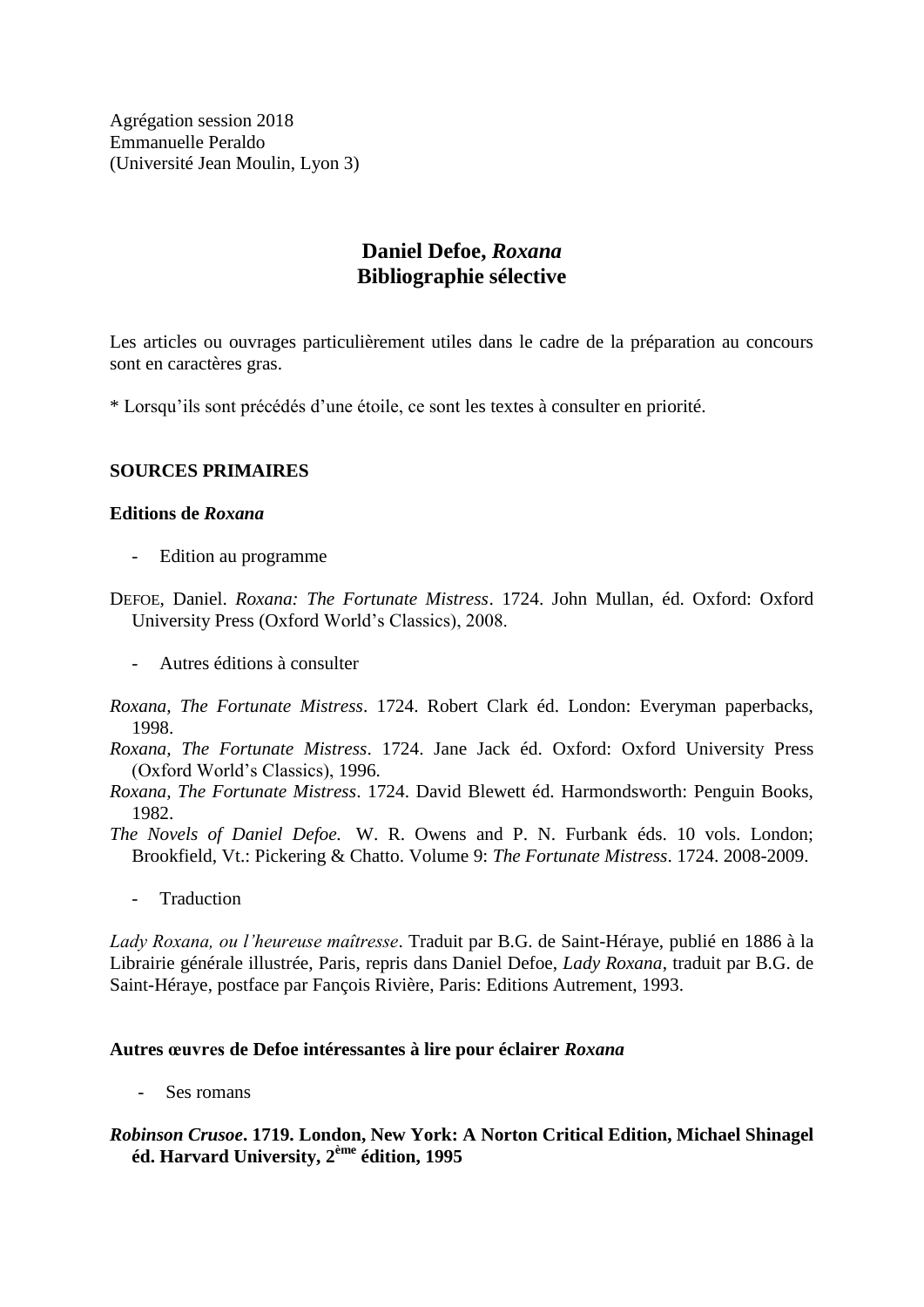- *Captain Singleton.* 1720. Oxford: Oxford: Oxford University Press (Oxford World's Classics), 1969.
- *A Journal of the Plague Year*. 1722. London, New York: A Norton Critical Edition, Paula R. Backscheider éd. The University of Rochester, Norton, 1992

*Colonel Jack*. 1722. Oxford: Oxford University Press (Oxford World's Classics), 1989.

- *\*The Fortunes and Misfortunes of the Famous Moll Flanders***. 1722. Edward Kelly éd. New York: Norton, 1973.**
- *Moll Flanders*. 1722. George Starr et Linda Bree éds. Oxford: Oxford: Oxford University Press (Oxford World's Classics), 2011.

[Il y a une grande proximité entre *Moll Flanders* et *Roxana* (romans et personnages), tant dans le genre que dans la représentation de la femme au XVIIIème siècle. La lecture de *Moll Flanders* est vivement recommandée]

*-* Autres

L'œuvre intégrale de Daniel Defoe éditée par Pickering and Chatto compte 63 volumes classés selon 6 catégories d'ouvrages : 1) *Satire, Fantasy and Writings on the Supernatural,* 2) *The Novels of Daniel Defoe,* 3) *The Political and Economic Writings of Daniel Defoe,* 4) *The Religious and Didactic Writings of Daniel Defoe,* 5) *Writings on Travel, Discovery and History by Daniel Defoe,* 6) *Defoe's Review.*

Vous retrouverez tous les titres à la page suivante : http://www.nlx.com/collections/157 La bibliographie de Defoe contient quelque 500 titres; ne figurent ici que ceux qui sont d'un intérêt direct pour la lecture de *Roxana*.

Ecrits sur le mariage et la famille :

*Conjugal Lewdness or, Matrimonial Whoredom.* 1727. Menston: Scolar Press, 1970.

*The Family Instructor.* London, 1715. *Eighteenth Century Collections Online*. Gale Group. http://galenet.galegroup.com/servlet/ECCO

*Good Advice to the Ladies.* London, 1702. ECCO.

Ecrits sur le crime et la prostitution :

*The Life of Jonathan Wild from his Birth to his Death*. London, 1725. ECCO.

*Some Considerations Upon Street-Walkers. With A Proposal for lessening the present Number of them. In Two Letters to a Member of Parliament. To which is added, A letter from One of* those *unhappy Persons, when in Newgate, and who was afterwards executed, for picking a Gentleman's Pocket, to Mrs. - in Great P-Ney Street.* London. 1726. ECCO.

Ecrits sur le commerce et l'économie :

*The Complete English Tradesman, in Familiar Letters.* London, 1726. ECCO. *The Villainy of Stock-Jobbers Detected*. 1701. ECCO.

Les histoires secrètes :

*The Secret History of the October Club: From its Original to this Time*. 1711. J. Allan Downie éd. In *Political and Economic Writings of Daniel Defoe*, Volume 2, "Party Politics". W. R. Owens and P. N. Furbank éds. London : Pickering & Chatto, 2000, 139- 176.

*The Secret History of the White Staff, &c.* 1714. J. A. Downie éd. In *Political and Economic Writings of Daniel Defoe*, Volume 2. London: Pickering & Chatto, 2000, 263-294.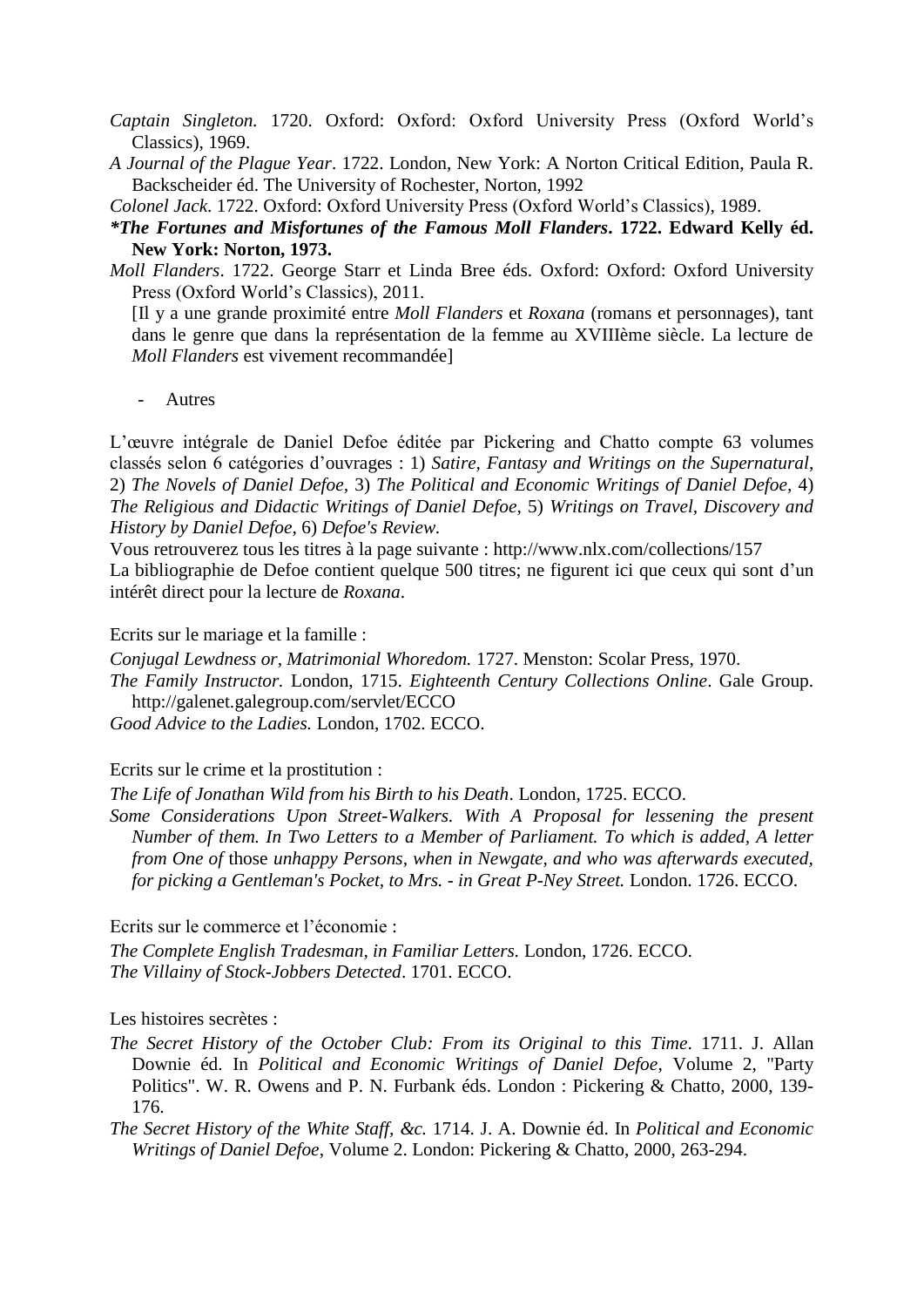*The Secret History of the Secret HISTORY of the White Staff,* Purse *and* Mitre. 1715. J. A. Downie éd. In *Political and Economic Writings of Daniel Defoe*, Volume 2. London: Pickering & Chatto, 2000, 295-314.

Le diable et la superstition :

*The Storm*. 1704. Richard Hamblyn éd. Harmondsworth: Penguin Classics, 2003.

*The Political History of the Devil*. 1726. John Mullan éd. In *Satire, Fantasy and Writings on the Supernatural by Daniel Defoe*. Volume 6. W. R. Owens and P. N. Furbank éds. London: Pickering & Chatto, 2005.

#### **Autres œuvres à mettre en relation avec** *Roxana*

Il est utile de mettre *Roxana* en perspective en situant l'œuvre par rapport aux romans des romancières du début des années 1720, et plus particulièrement Haywood.

HAYWOOD, Eliza. *Love in Excess*. 1719-1720. David Oakleaf éd. Peterborough, Ont. : Broadview, 2000. [Ce roman contient un « Grand Tour » puisque les protagonistes pérégrinent à travers la France et l'Italie.]

*--. Idalia: or, The Unfortunate Mistress*. 1723.

- <http://digital.library.upenn.edu/women/haywood/idalia/idalia.html> [Le titre de *Roxana, The Fortunate Mistress* fait directement écho à ce roman d'Haywood.]
- *--. The British Recluse: or, The Secret History of Cleomira, Suppos'd Dead* (1722). [http://digital.library.upenn.edu/women/haywood/recluse/recluse.html.](http://digital.library.upenn.edu/women/haywood/recluse/recluse.html) [pour la thématique de la retraite hors du monde, mais aussi celle de la « ruine » des jeunes filles innocentes.]
	- *-* Autres
- BUNYAN, John. *Grace Abounding*. 1666. Oxford: Oxford University Press (Oxford World's Classics), 1998. [pour l'autobiographie confessionnelle].
- CLELAND, John. *Fanny Hill or Memoirs of a Woman of Pleasure*. 1748-1749. London: Penguin Popular Classics, 1985. [pour l'idéalisation de la vie des prostituées.]
- FOUCAULT, Michel. *Histoire de la sexualité*. 3 Vols. Paris : Gallimard, 1976-84.
- HEAD, Richard et Francis Kirkman. *The English Rogue*. 1665. Disponible sur Archives.org. [pour les biographies criminelles.]
- LOCKE, John. *Second Treatise on Government*. 1690. New York: Barnes & Nobles, 1966.
- MANLEY, Delarivière. *The New Atalantis*. 1709. Rosalind Ballaster éd. Harmondsworth: Penguin, 1991. [pour les histoires secrètes.]
- RICHARDSON, Samuel. *Pamela, or Virtue Rewarded.* 1740-1741. Harmondsworth: Penguin, 1986. [pour l'évolution de l'écriture de la place et de l'innocence de la jeune fille innocente.]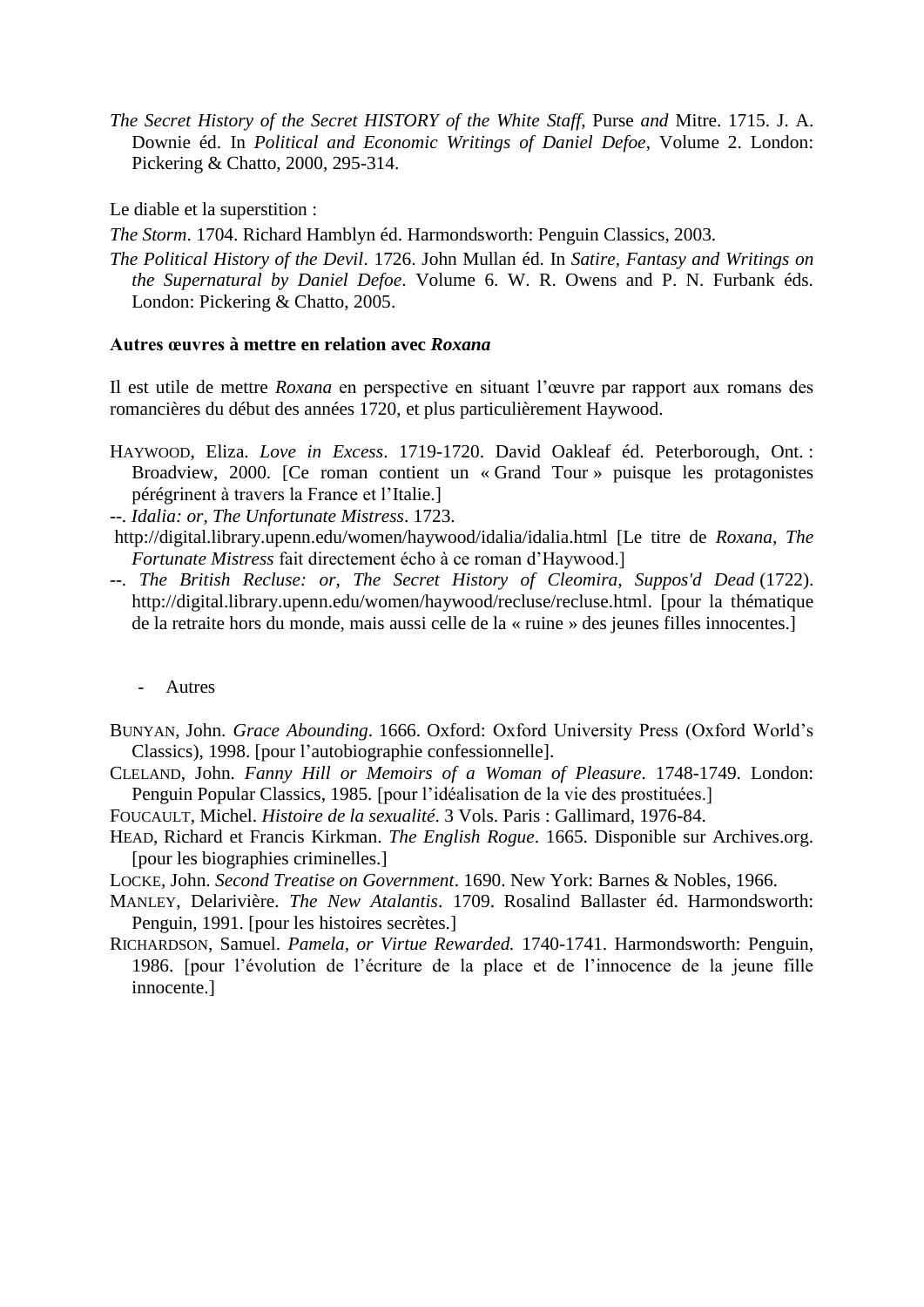### **SOURCES SECONDAIRES**

# **1. Contexte**

*-* Histoire, culture et société

### **DUCROCQ Jean, Suzy HALIMI et Maurice LEVY.** *Roman et société en Angleterre au XVIIIe siècle.* **Paris: Presses Universitaires de France, 1978.**

- HUNTER, Jean-Paul. *Before Novels: the Cultural Contexts of Eighteenth-Century Fiction.* New York, London: W.W. Norton and company, 1990.
- GORING, Paul. *Eighteenth-Century Literature and Culture*. London: Continuum, 2008.
- PORTER, Roy. *English Society in the Eighteenth Century*. The Pelican Social History of Britain. Harmondsworth: Penguin Books, 1986.
	- *-* Religion et économie
- DICKSON, Peter George Muir. *The Financial Revolution in England: A Study in the Development of Public Credit, 1688-1756*. London, New York: Macmillan; London, Melbourne etc.: St. Martin's P., 1967.
- TAWNEY, Richard Henry. *La Religion et l'essor du capitalisme*. 1926. Trad. Odette Merlat. Paris: Librairie Marcel Rivière et Cie, 1951.

WEBER, Max. *L'Ethique protestante et l'esprit du capitalisme*. 1904-05. Paris: Plon, 1981.

*-* Londres

BYRD, Max. *London Transform'd: Images of the City in the Eighteenth Century*. New Haven: Yale University Press, 1978.

GEORGE, Mary Dorothy. *London Life in the Eighteenth Century*, London: Harmondsworth Penguin Books, 1985.

- *-* Mariage
- PROBERT, Rebecca. *Marriage Law and Practice in the Long Eighteenth Century: A Reassessment.* Cambridge: Cambridge UP, 2009.
- STONE, Lawrence. *The Family, Sex and Marriage in England 1500–1800.* New York: Harper Torchbooks, 1979.
	- *-* Prostitution
- HENDERSON, Anthony. *Disorderly Women in Eighteenth-Century London: Prostitution and Control in the Metropolis: 1730-1830*, New York: Longman, 1999.
- ROSENTHAL, Laura J. *Infamous Commerce: Prostitution in Eighteenth-Century British Literature and Culture.* Ithaca, NY: Cornell UP, 2006.
- TRUMBACH, Randolph. *Sex and the Gender Revolution: Heterosexuality and the Third Gender in Enlightenment London*, Chicago: UCP, 1998.
- Il serait utile aussi de consulter la thèse non publiée de Marlène BERNOS. *Le Débat sur la prostitution à Londres : réformes et controverses, 1749-1802.* Thèse de doctorat soutenue à Paris III en décembre 2011. Directrice : Suzy Halimi.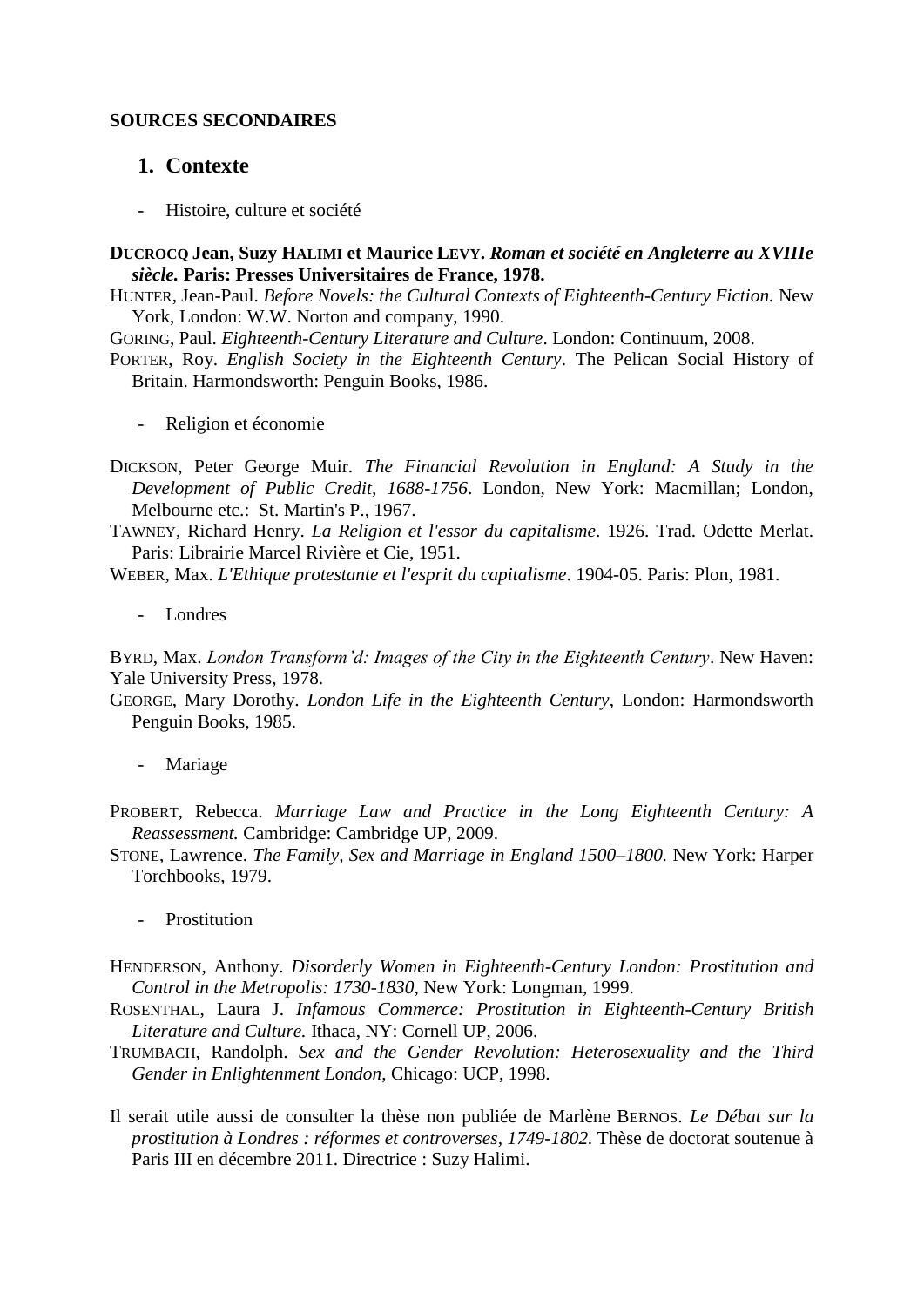# **2. Littérature britannique du dix-huitième siècle (contenant des chapitres sur Defoe)**

- *-* Sur la naissance et l'essor du *novel*
- ARMSTRONG, Nancy. *How Novels Think. The Limits of British Individualism from 1719 to 1900*. New York: Columbia University Press, 2005.
- BACKSCHEIDER, Paula et Catherine INGRASSIA éds. *A Companion to the Eighteenth-Century English Novel and Culture*. Malden, MA: Blackwell, 2005.
- BONY, Alain. *Leonora, Lydia et les autres. Etude sur le (nouveau) roman anglais du XVIIIe siècle*. CERAN, Presses universitaires de Lyon, 2004.
- KAHN, Madeleine. *Narrative Transvestism: Rhetoric and Gender in the Eighteenth-Century English Novel.* Ithaca, NY: Cornell UP, 1991.
- KARL, Frederick R. *A Reader's Guide to the Development of the English Novel in the Eighteenth Century.* London: Thames and Hudson, 1974.
- MCKEON, Michael. *The Origins of the English Novel 1600-1640*. London: Raduis, 1988.
- MONTANDON, Alain. *Le Roman au dix-huitième siècle en Europe.* Paris: PUF Littérature européenne, 1999.
- NUSSBAUM, Felicity. *Torrid Zones: Maternity, Sexuality, and Empire in Eighteenth-Century English Narratives*. Baltimore & London: The Johns Hopkins University Press, 1995.
- PROBYN, Clive T. *English Fiction of the Eighteenth Century, 1700-1789*. 1987. London & New York, Longman Literature in English Series, 1994.
- RICHETTI, John. *Popular Fiction Before Richardson – Narrative Patterns. 1700 – 1739.* Oxford: Clarendon Press, 1969.
- --. *The English Novel in History*, *1700-1780*. London, New York: Routledge, 1999.
- RICHETTI, John éd. *The Cambridge Companion to the Eighteenth-Century Novel.* Cambridge : Cambridge University Press, 1996. (chapitre 3 par Maximillian Novak: "Defoe as an Innovator of Fictional Form").
- ROGERS, Pat. *Literature and Popular Culture in Eighteenth-Century England*. Sussex: The Harvester Press, 1985.
- SKINNER, John. *An Introduction to Eighteenth-Century Fiction – Raising the Novel.* Houndmills, Basingstoke (Hamp.): Palgrave, 2001.
- SMITH, Chloe Wingston. *Women, Work and Clothes in the Eighteenth-Century Novel.* Cambridge: Cambridge UP, 2013.
- SMYTH, Orla et Jeffrey HOPES éds. *Discours critique sur le roman 1670-1850*. Publications des Universités de Rouen et du Havre, 2010.
- **WARNER, William B.** *Licensing Entertainment; The Elevation of Novel Reading in Britain, 1684-1750***. Berkeley, Los Angeles, London: University of California Press, 1998.**
- **\*WATT, Ian.** *The Rise of the Novel; Studies in Defoe, Richardson and Fielding***. 1957. London: The Hogarth Press, 1987.**
- *Reconsidering the Rise of the Novel*. Collectif. Numéro spécial d'*Eighteenth-Century Fiction*, Vol. 12, N°2-3, 2000.
	- *-* Sur l'articulation *Fact/Fiction*, *History/history*
- **\*DAVIS, Lennard J.** *Factual Fictions: The Origins of the English Novel***. New York: Columbia University Press, 1983.**
- --. *Resisting Novels. Ideology and Fiction*. New York, London: Methuen, 1987.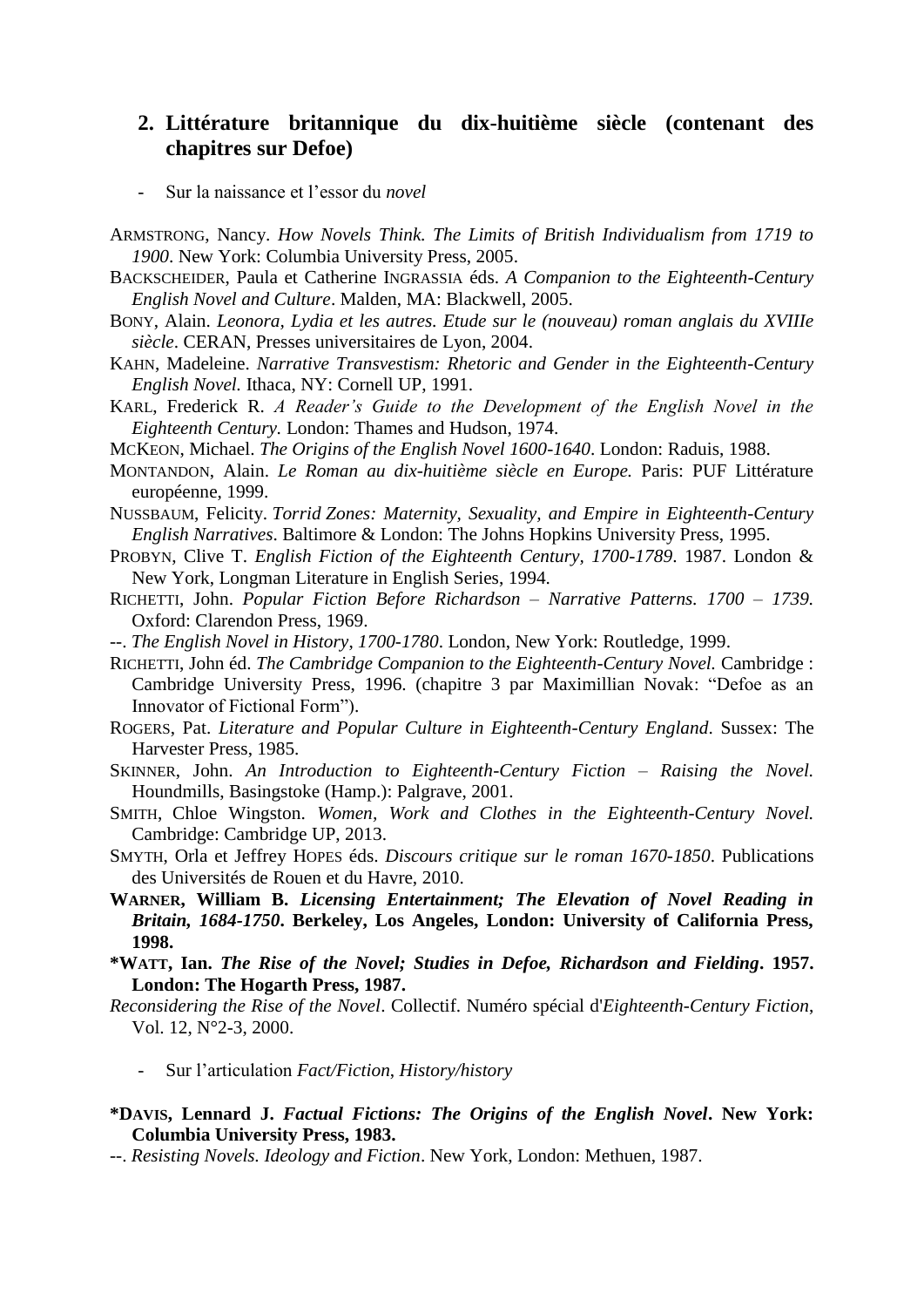- **MILLET, Baudouin.** *"Ceci n'est pas un roman" : L'évolution du statut de la fiction en Angleterre de 1652 à 1754.* **Leuven, Paris: Peeters 2007. (Version publiée de la thèse de doctorat, soutenue en 2004 à l'Université Lumière – Lyon II. Directeur : Alain Bony).**
- --. *In Praise of Fiction. Prefaces to Romances and Novels, 1650-1760*. Leuven, Paris, Bristol, CT: Peeters, 2017.
- ZIMMERMAN, Everett. *The Boundaries of Fiction; History and the Eighteenth-Century British Novel*. Ithaca and London: Cornell University Press, 1996.

## **3. Daniel Defoe et** *Roxana*

- *-* Biographies
- **\*BACKSCHEIDER, Paula R.** *Daniel Defoe: His Life.* **Baltimore & London: The Johns Hopkins University Press, 1989.**
- **\*NOVAK, Maximillian E.** *Daniel Defoe, Master of Fictions***. Oxford: Oxford University Press, 2001.**

[Ces deux biographies lient parfaitement les événements de la vie de Defoe avec l'évolution de son écriture. Ce sont à la fois des biographies et des études sur les écrits de Defoe.]

- *-* Ouvrages sur Defoe et ses *novels*
- BACKSCHEIDER, Paula R. *A Being More Intense. A Study of the Prose Works of Bunyan, Swift and Defoe.* New York: AMS Press, 1984.
- --. *Daniel Defoe: Ambition and Innovation*. Lexington: University Press of Kentucky, 1986.
- BIRDSALL, Virginia Ogden. *Defoe's Perpetual Seekers: A Study of the Major Fiction.* London: Associated University Presses, 1985.
- BLEWETT, David. *Defoe's Art of Fiction: Robinson Crusoe, Moll Flanders Colonel Jack, and Roxana.* Toronto: University of Toronto Press, 1979.

BOARDMAN, Michael. *Defoe and the Uses of Narrative.* New Brunswick NJ: Rutgers University Press, 1983.

**\*DETIS, Elisabeth.** *Daniel Defoe démasqué ; lecture de l'œuvre romanesque***. Paris: L'Harmattan, 1999.** (Version abrégée et publiée de la thèse : *Dévoilement et dérobade : Lecture de l'univers romanesque de Daniel Defoe – 1719-1724*. Thèse de Doctorat : Etudes Anglaises. Dir. Professeur P. G. Boucé, Paris III, 1995).

[L'étude s'appuie sur l'analyse des réseaux d'images organisés autour du vêtement, du voile, de la nudité et du déguisement, amenant à une réflexion sur la survie, l'identité problématique des personnages des romans de Defoe et le mode de narration qui déguise plus qu'elle ne révèle.]

- FALLER, Lincoln B. *Crime and Defoe; A New Kind of Writing*. Cambridge: Cambridge University Press, 1993.
- FLYNN, Carol Houlihan. *The Body in Swift and Defoe*. Cambridge, New York, Port Chester, Melbourne, Sydney: Cambridge University Press, 1990.
- **GUILHAMET, Leon.** *Defoe and the Whig Novel: A Reading of the Major Fiction***. Newark: University of Delaware Press, 2010.** [problématise très bien l'aspect politique du roman, par rapport aux romancières tories qui lui sont contemporaines.]
- MACEY, Samuel L. *Money and the Novel. Mercenary Motivation in Defoe and his Immediate Successors.* Victoria, British Columbia: Sono Nis Press, 1983.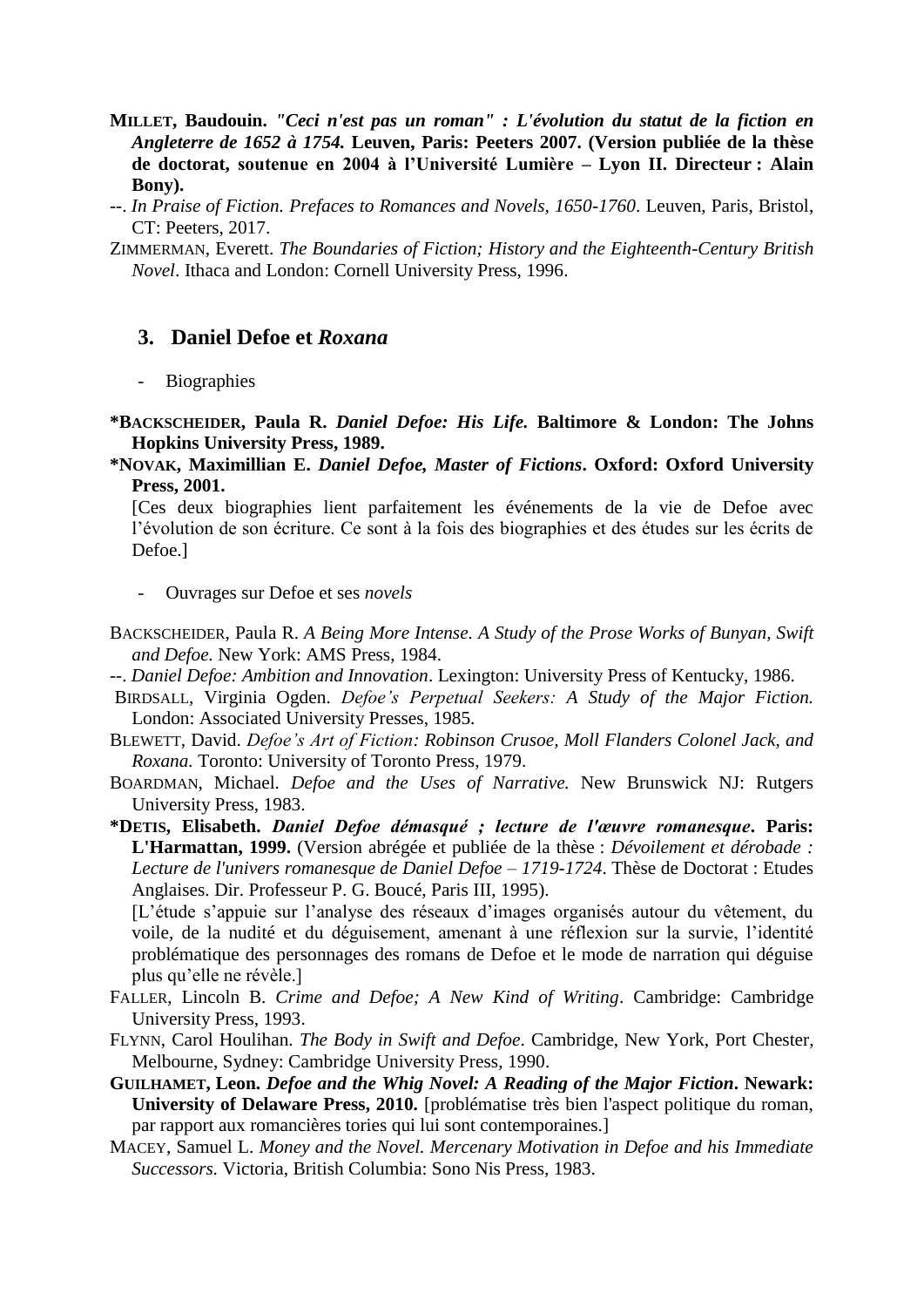- MAYER, Robert. *History and the Early English Novel : Matters of Fact from Bacon to Defoe.* Cambridge: Cambridge University Press, 1997.
- **MERRETT, Robert James.** *Daniel Defoe: Contrarian***. Toronto, Buffalo: University of Toronto Press, 2013.** [contient des analyses intéressantes sur l'usage abusif que fait Roxana de la Bible.]
- **NAPIER, Elizabeth.** *Defoe's Major Fiction: Accounting for the Self.* **Newark: University of Delaware Press, 2016.**
- NOVAK, Maximillian E. *Defoe and the Nature of Man*. Oxford: Oxford University Press, 1963.
- --. *Realism, Myth and History in Defoe's Fiction*. Lincoln and London: University of Nebraska Press, 1983.
- **--.** *Economics and the Fiction of Daniel Defoe***. Berkeley: University of California Press, 1962.**
- --. *Transformations, Ideology and the Real in Defoe's* Robinson Crusoe *and Other Narratives*. Newark: University of Delaware Press, 2015.

**\*PERALDO, Emmanuelle.** *Daniel Defoe et l'écriture de l'Histoire***. Paris, Genève: Honoré Champion, 2010.** (Version publiée de la thèse soutenue en 2008 à l'Université d'Aix-Marseille. Directeur : Jean Viviès).

[Cette étude porte sur les rapports et les tensions entre l'Histoire et la production littéraire et fictionnelle au XVIIIème siècle et plus particulièrement chez Defoe. Partant d'ouvrages à teneur historique, puis journalistique, le livre est construit pour aboutir à une réflexion sur la place de Defoe dans la naissance et le développement d'un genre nouveau : le *novel*].

- **PERALDO Emmanuelle éd.** *Agrégation. Daniel Defoe, Roxana***. Collectif pour le concours avec les contributions de Vanessa Alayrac-Fielding, Marlène Bernos, Rim Chelly, Robert Clark, Sophie Jorrand, Guyonne Leduc, Baudouin Millet, Maximillian Novak et Emmanuelle Peraldo. Paris : Editions Ellipses, à paraître en août 2017.**
- RICHETTI, John J. éd. *The Columbia History of the British Novel.* Pages 23-48: "Defoe and Early Narrative." New York: Columbia University Press, 1994.
- **RICHETTI, John J.** *Defoe's Narratives: Situations and Structures***. Oxford: Clarendon Press, 1975.**
- RICHETTI, John, éd. *The Cambridge Companion to Daniel Defoe*. Cambridge: Cambridge University Press, 2008.
- **\*SHERMAN, Sandra.** *Finance and Fictionality in the Early Eighteenth Century; Accounting for Defoe***. Cambridge : Cambridge University Press, 1996.**
- SILL, Geoffrey M. *Defoe and the Idea of Fiction 1713-1719*. Newark: University of Delaware Press, London and Toronto : Associated University Presses, 1983.
- **STARR, George A.** *Defoe and Spiritual Autobiography***. Princeton, New Jersey: Princeton University Press, 1965.**
- **\*--.** *Defoe and Casuistry***. Princeton, New Jersey: Princeton University Press, 1971.**
- SUTHERLAND, James. *Daniel Defoe, a Critical Study*. Cambridge, Massachusetts: Harvard University Press, 1975.
- TROTTER, David. *Circulation. Defoe, Dickens, and the Economies of the Novel*. Houndsmills, Basingstoke, Hampshire & London : Macmillan, 1988.

ZIMMERMAN, Everett. *Defoe and the Novel*. Berkeley, Los Angeles, London: University of California Press, 1975.

Il serait également utile de consulter les deux thèses suivantes non publiées: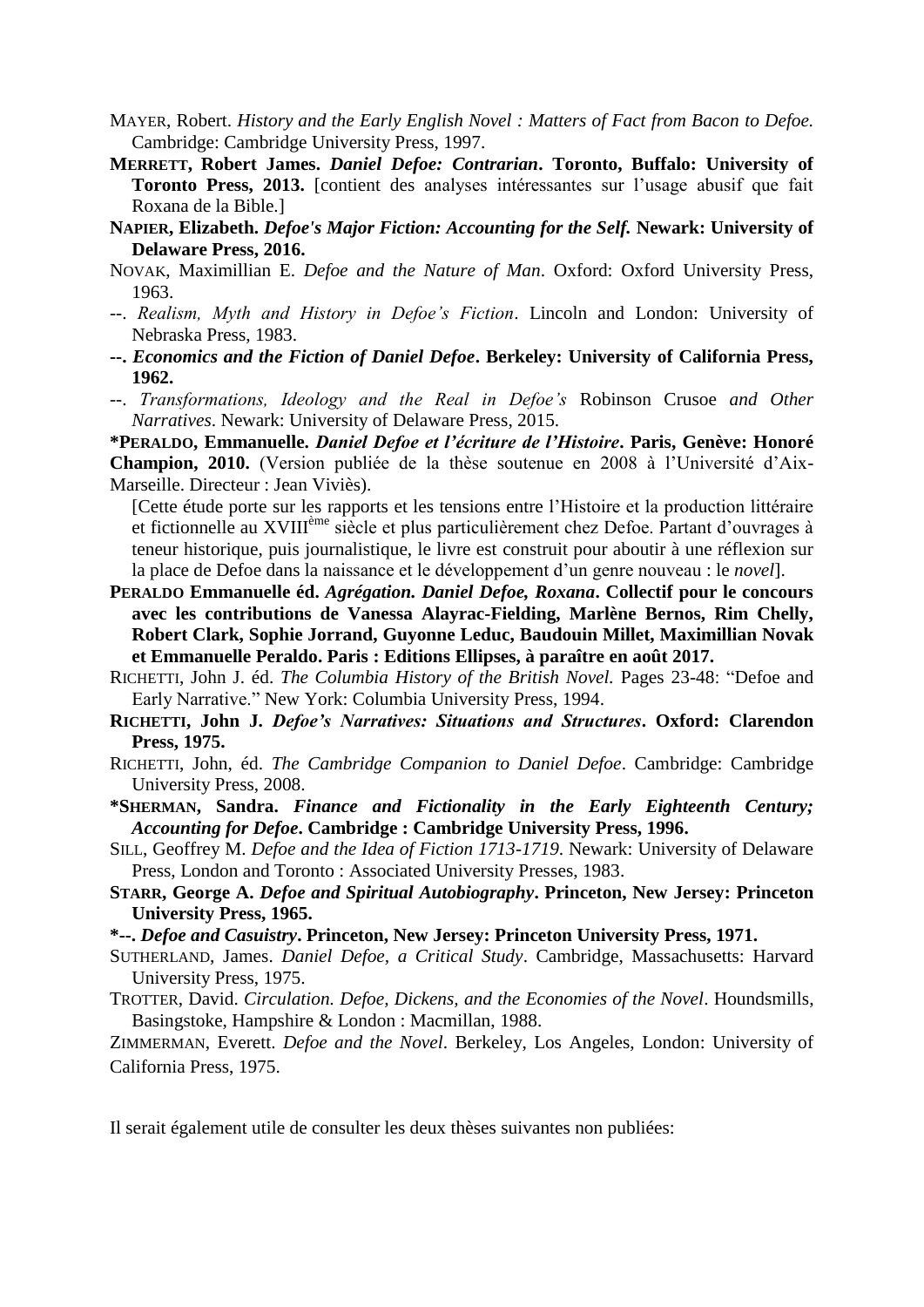DROMART (CUSSET), Anne. *Individu et société dans cinq romans de Daniel Defoe : Robinson Crusoe, Captain Singleton, Colonel Jack, Moll Flanders, Roxana.* Thèse de doctorat soutenue en septembre 1995 à Lyon 3. Directeur : François Piquet.

[Cette étude part des textes des romans pour dégager les vues de Defoe sur les rapports entre individu et société tels qu'ils sont exprimés dans sa fiction et voit comment Defoe se situe en rapport aux grands courants de pensée qui l'ont précédé ou suivi.]

JORRAND, Sophie. *Le Masculin et le féminin, les relations familiales et le mariage, dans les écrits, récits et romans de Daniel Defoe*, thèse de doctorat soutenue à l'Université Blaise Pascal - Clermont-Ferrand II, 14/12/2007, directeurs : Jean Pironon et Bernard Cottret.

[Cette thèse aborde notamment *Roxana* sous l'angle de la sociologie historique, de l'autobiographie spirituelle et de la narratologie].

#### *-* **Articles sur Defoe et** *Roxana*

- AIKINS, Janet E. "Roxana: The Unfortunate Mistress of Conversation", *Studies in English Literature, 1500-1900*, Vol. 25, N°3, 1985, 529-556.
- BACKSCHEIDER, Paula R. "The Genesis of *Roxana*", *The Eighteenth Century*, Vol. 27, N° 3, 1986, 211-229.
- --. "*Roxana," Critical Essays on Daniel Defoe.* Roger D. Lund éd. New York: Hall, 1997.
- BAINES, Rodney M. "*Roxana*'s Georgian Setting", *Studies in English Literature, 1500-1900*, Vol. 15, N° 3, 1975, 459-471.
- BLEWETT, David. "*Roxana* and the Masquerades", *The Modern Language Review*, Vol. 65, N° 3, 1970, 499-502.
- BROWN, Homer O. "The Displaced Self in the Novels of Daniel Defoe." *English Literary History*, Vol. 38, N° 4, 1971, 562–590.
- CANAVESI, Angelo. "*Roxana. The Fortunate Mistress*. Orchestration of Contexts and Escape of Words from their Literal Meaning", in Marialuisa Bignami, éd. *Wrestling with Defoe. Approaches from a Workshop on Defoe's Prose*. Quaderni di Acme, 30. Cisalpino, 1997, 179-189.
- CASTLE, Terry. "'Amy, Who Knew My Disease': A Psychosexual Pattern in Defoe's *Roxana*." *English Literary History*, Vol. 46, N° 1, 1979, 81–96.
- COHAN, Steven. "Other Bodies: Roxana's Confession of Guilt", *Studies in the Novel*, Vol. 8, N° 4, 1976, 406-418.
- CONWAY, Alison. "Defoe's Protestant Whore", *Eighteenth-Century Studies*, Vol. 35, N° 2, 2002, 215-233.
- CRANE, Julie. "Defoe's "Roxana": The Making and Unmaking of a Heroine", *The Modern Language Review*, Vol. 102, N° 1, 2007, 11-25.
- CRAWFORD, John. "Attitudes toward Women in Eighteenth-Century Literature", *Journal of Thought*, Vol. 23, N° 1/2, 1988, 86-107.
- DROMART, Anne. « Roxana l'étrangère », *L'Etranger*, textes réunis par M.A. Gay. Lyon : Publications de l'Université Jean Moulin, 2003, 109-125.
- DU SORBIER, Françoise. « A la recherche de la femme perdue : *Moll Flanders* et *Roxana* », *Le corps et l'âme en Grande-Bretagne au XVIIIème siècle*, Paul-Gabriel Boucé et Suzy Halimi éds. Publications de la Sorbonne, 1986, 121-130.
- DURANT, David. "Roxana's fictions", *Studies in the Novel*, Vol. 13, 1981, 225-36.
- GABBARD, D. Christopher. "The Dutch Wives' Good Husbandry: Defoe's *Roxana* and Financial Literacy." *Eighteenth-Century Studies,* Vol. 37, N° 2, 2004, 237–51.
- GOODE, Okey. "Language and Lying in *Roxana*: the Last of Defoe's Fictions", *Linguistics and Literature Studies* 1(1), 2013, 15-19.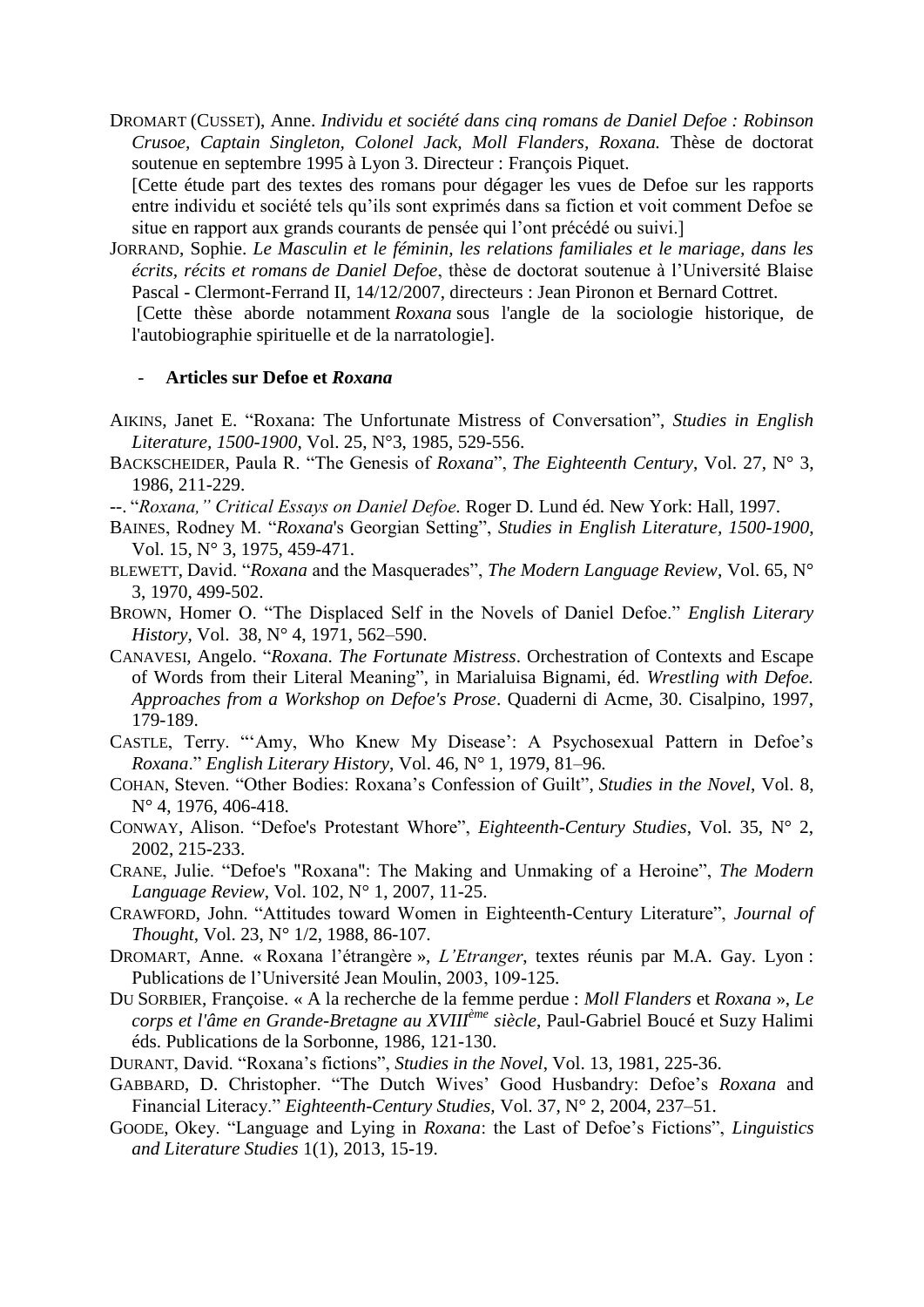- HEALEY, Christina L. ""A Perfect Retreat Indeed": Speculation, Surveillance, and Space in Defoe's *Roxana*." *Eighteenth Century Fiction,* Vol. 21, N° 4, 2009, 493-512.
- HENTZI, Gary. "Holes in the heart: *Moll Flanders, Roxana*, and Agreeable Crime", *Boundary*, Vol.18, N° 1, 1991, 174-200.
- HUME, Robert D. "The Conclusion of Defoe's *Roxana*: Fiasco or Tour de Force?", *Eighteenth-Century Studies*, Vol. 3, N°4, 1970, 475-490
- HUMMEL, William E. "'The Gift of my Father's Bounty': Patriarchal Patronization in *Moll Flanders* and *Roxana*", *Rocky Mountain Review of Language and Literature*, Vol. 48, N°2, 1994, 119-141
- JACKSON, Wallace. "*Roxana* and the Development of Defoe's Fiction", *Studies in the Novel*, Vol. 7, N° 2, 1975, 181-194.
- JENKINS, Ralph E. "The Structure of *Roxana*", *Studies in the Novel*, Vol. 2, 1970, 145-58.
- KIBBIE, Ann Louise. "Monstrous Generation: The Birth of Capital in Defoe's *Moll Flanders*  and *Roxana*." *PMLA,* Vol. 110, N° 5, 1995, 1023.
- KITSI-MITAKOU, Katerina. "Defoe's Mothers of Alterity: Moll Flanders and Roxana", *Revue LISA/LISA e-journal* [En ligne], vol. XIII-n°3 | 2015, mis en ligne le 17 juillet 2015, consulté le 22 avril 2017. URL : http://lisa.revues.org/8721.
- KROPF, C. R. "Theme and Structure in Defoe's *Roxana*", *Studies in English Literature, 1500- 1900*, Vol. 12, N° 3, 1972, 467-480.
- LO, Kyung Eun. "The Pleasures and Perils of Female Consumption in Daniel Defoe's *Roxana*", *British and American Fiction,* Vol.19, N° 3, 2012, 259-82.
- MADDOX, James H. "On Defoe's *Roxana*", *English Literary History*, Vol. 51, N° 4, 1984, 669-691.
- MARBAIS, Peter Christian. "Roxana and 'My Woman, Amy': Failure of Mutual Recognition in Defoe's *Roxana.*" *The Eighteenth-Century Novel* 5, 2006, 117–42.
- MARSHALL, Ashley. "Daniel Defoe as Satirist." *Huntington Library Quarterly,* Vol. 70, N° 4, 2007, 553-76.
- MAURER, Shawn Lisa. "'I wou'd be a Man-Woman': *Roxana*'s Amazonian Threat to the Ideology of Marriage", *Texas Studies in Literature and Language*, Vol. 46, N° 3, 2004, 363-86.
- MOLESWORTH, Jesse M. "'A Dreadful Course of Calamities': *Roxana*'s Ending Reconsidered", *English Literary History*, Vol. 74, N° 2, 2007, 493-508.
- NEW, Peter. "Why Roxana Can Never Find Herself." *Modern Language Review,* Vol. 91, N° 2, 1996, 317–29.
- NOVAK, Maximillian E. "'Appearances of Truth': The Literature of Crime as a Narrative System (1660-1841)". *The Yearbook of English Studies*, Vol. 11, Special Number, 1981, 29-48.
- **--. "The Problem of Necessity in Defoe's Fiction", in** *Philological Quarterly***, Vol. 40, N°4, 1961, 513-524.**
- **--. "Defoe's Theory of Fiction", in** *Studies in Philology***, Vol. 61, 1964, 650-668.**
- --. "The Unmentionable and the Ineffable in Defoe's Fiction", in *Studies in the Literary Imagination*, Vol. 15, N°2, "Daniel Defoe: The Making of his Prose Fiction". Atlanta: Georgia State University, 1982, 103-113.
- **--. "Crime and Punishment in Defoe's** *Roxana***",** *The Journal of English and Germanic Philology***, Vol. 65, N° 3, 1966, 445-465.**
- PAGETTI, Carlo. "Deceiving Roxana", in Marialuisa Bignami, éd. *Wrestling with Defoe. Approaches from a Workshop on Defoe's Prose*. Quaderni di Acme, 30. Cisalpino, 199, 169-178
- PERALDO, Emmanuelle. "From the City of London to the Desert Island: Defoe and the Writing of Space and Place", in *The Routledge Handbook of Space and Literature*, The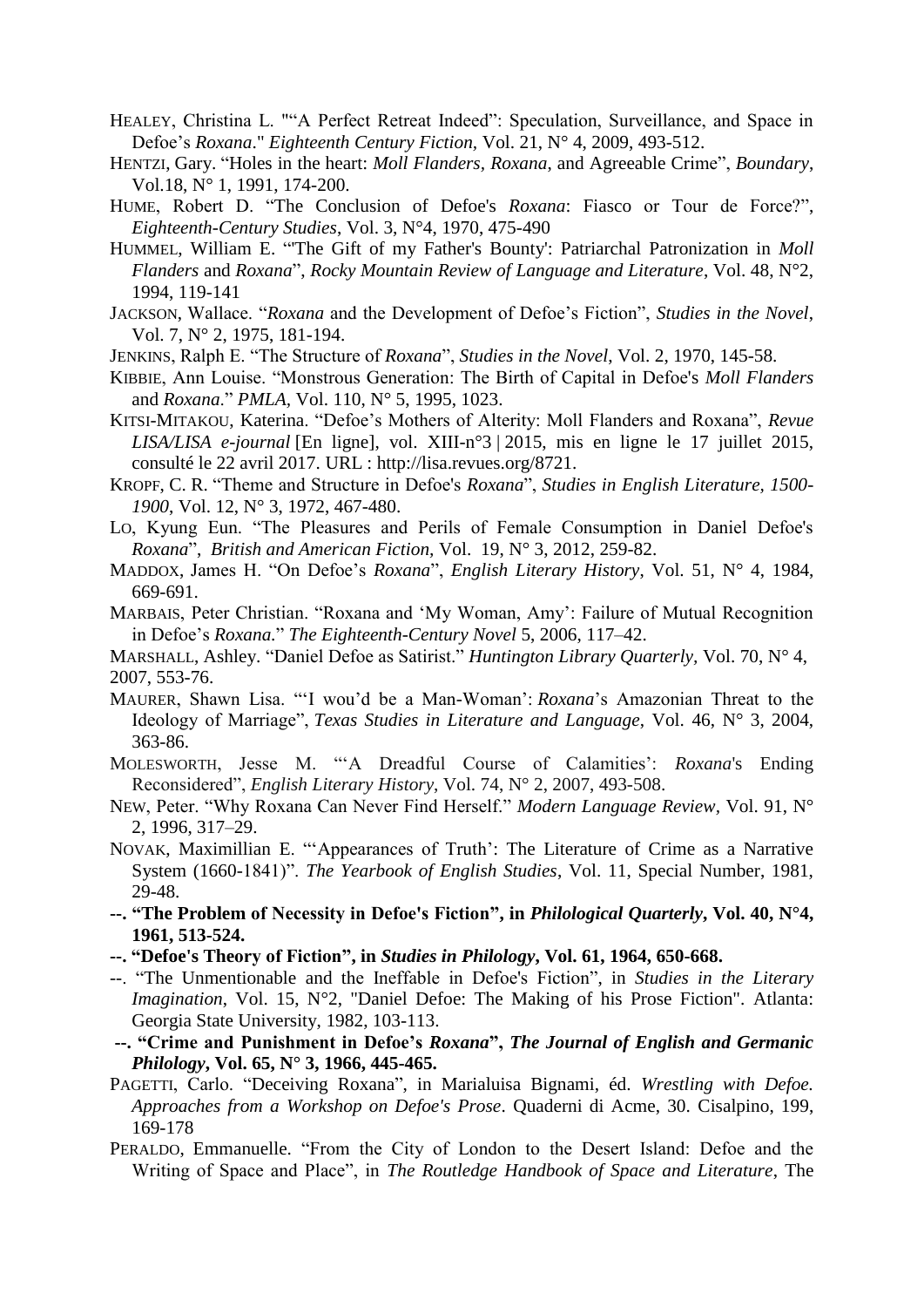Routledge Companions Book series. Robert Tally éd. London and New York: Routledge, 2017, 242-250.

- PETERSON, Spiro. "The Matrimonial Theme of Defoe's *Roxana*", *PMLA*, Vol. 70, N°1, 1995, 166-191.
- POLLAK, Ellen. "Gender and Fiction in *Moll Flanders* and *Roxana*", John J. Richetti éd. *The Cambridge Companion to Daniel Defoe*. Cambridge, U.K.: Cambridge UP, 2008, 139-56.
- **RASHER, Sarah. "'She had never been a bride in her life': The Marriage of Roxana and Amy",** *Digital Defoe: Studies in Defoe & His* **Contemporaries, Vol. 4, N°1, 2012.**
- **RICHETTI, John. "The Family, Sex, and Marriage in Defoe's** *Moll Flanders* **and** *Roxana.***"** *Studies in the Literary Imagination***, Vol. 15, N° 2, 1982, 19-35.**
- ROGERS, Katharine. "The Feminism of Daniel Defoe." *Women in the Eighteenth Century and Other Essays.* Paul Fritz & Richard Morton éds. Sarasota, FL: Hakkert, 1976, 3-24.
- SHAPIRO, Rebecca. "The "Unnatural" Mother-Daughter Relationship in Daniel Defoe's *Roxana*." Susan C. Staub éd. *The Literary Mother: Essays on Representations of Maternity and Child Care*. Jefferson, NC: McFarland, 2007, 33-47.
- SHERMAN, Sandra. "Lady Credit No Lady; or, The Case of Defoe's "Coy Mistress," Truly Stat'd", *Texas Studies in Literature and Language*, Vol. 37, N° 2, 1995, 185-214.
- SHEUERMANN, Mona. "An Income of One's Own: Women and Money in *Moll Flanders* and *Roxana*", *Durham University Journal*, Vol. 80, N° 2, 1988, 225-39.
- SHOULZ, Susanne. "Chapter 5 English Women in Oriental Dress: Playing the Turk in Lady Mary Wortley Montagu's Turkish Embassy Letters and Daniel Defoe's *Roxana*." Sabine Schülting, Ralf Hertel, & Sabine Lucia Müller éds, *Early Modern Encounters with the Islamic East: Performing Cultures*. Burlington, VT: Ashgate, 2012.
- SNOW, Malinda. "Arguments to the Self in Defoe's *Roxana*", *Studies in English Literature, 1500-1900*, Vol. 34, N° 3, 1994, 523-536.
- SPIELMAN, David Wallace. "The Value of Money in *Robinson Crusoe*, *Moll Flanders*, and *Roxana*." *The Modern Language Review,* Vol. 107, N° 1, 2012, 65-87.
- STEPHANSON, Raymond. "Defoe's *Roxana*: The Unresolved Experiment in Characterization", *Studies in the Novel*, Vol. 12, N° 4, 1980, 279-288.
- SWORDS, Terese J. "Daniel Defoe's Literary Economies: The Shifting Role of Narrative Uncertainty, Speculation, and Providence in *Robinson Crusoe* and *Roxana*." 2016. *Lawrence University Honors Projects.* Paper 98.<http://lux.lawrence.edu/luhp/98>
- **\*TADIE, Alexis. "Les Hésitations de la fiction dans** *Roxana* **de Daniel Defoe",** *Etudes Anglaises***,** *Études anglaises***, 3/2002 (Tome 55), 273-285.**
- WENTZ, Jed. "Roxana's Dance: The Persuasive Footwork of Defoe's Fortunate Mistress." Albert J. Rivero, George Justice, & Kit Kincade éds, *The Eighteenth-century Novel,* Vol. 8, 2011, 61-118.
- WIEGMAN, Robyn. "Economies of the Body: Gendered Sites in *Robinson Crusoe* and *Roxana*", *Criticism*, Vol. 31, N° 1, 1989, 33-51.

#### **Outils bibliographiques**

Environ 500 titres sont attribués à Defoe mais ils ont presque tous été publiés anonymement ; plusieurs ouvrages discutent de l'attribution de certains textes au canon.

FURBANK Philip Nicholas & Bob OWENS (W. R.). *The Canonisation of Daniel Defoe*. New Haven & London: Yale University Press, 1988.

--. *Defoe De-Attributions; A Critique of J. R. Moore's Checklist*. London & Rio Grande: The Hambledon Press, 1994.

--. *A Critical Bibliography of Daniel Defoe*. London : Pickering and Chatto, 1998.